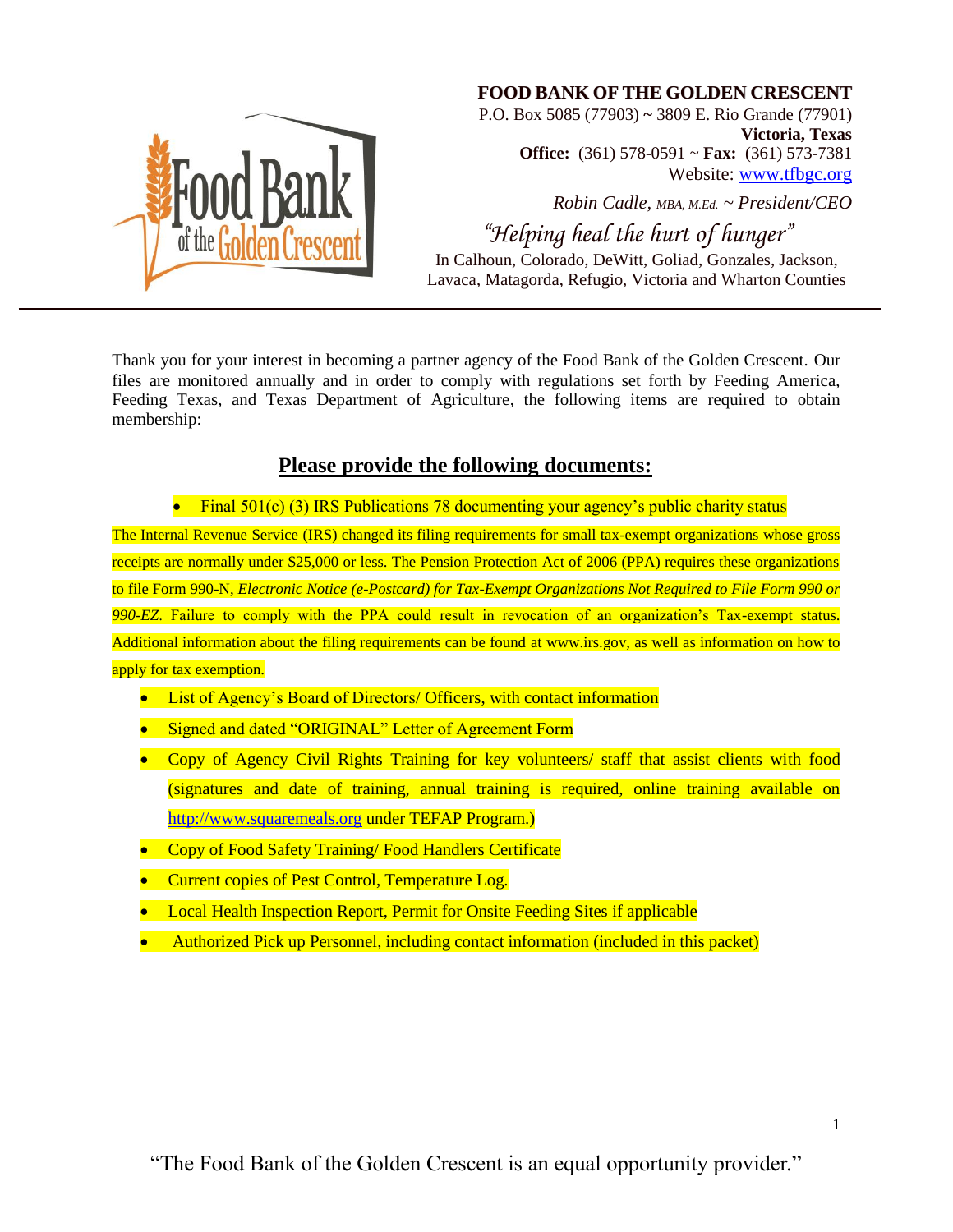# **TO JOIN THE FOOD BANK OF THE GOLDEN CRESCENT**

- A. Read Minimum Criteria for Food Bank Participation carefully. Make sure your program can qualify before requesting an application.
- B. Documentation of 501 (c) (3) IRS Publication 78 page documenting your agency's public charity status is very crucial. A copy must be submitted for your application to be considered.
- C. Provide written guidelines used in screening clients eligibility for your program. Brochures and bulletins of your program description. Includes days and times of service, method of distribution, paperwork or other requirements that the client must have.
- D. Returned completed application to Food Bank, application will be reviewed promptly, to ensure that applicant agency meets all qualification for membership.
- E. When approved agency relations representative will schedule a site visit and tour of agencies facility, inspect facility to insure it meet requirements for participating with the Food Bank, Feeding America, and Texas Department of Agriculture.

# **TOUR AND ORIENTATION OF THE FOOD BANK**

When approved, a Representative from the Food Bank Agency Relations department will schedule a tour of food bank, to familiarize new member agency's staff, volunteers and board of directors with food bank staff in every department. The following Tour and Orientation will take 4 hours.

- Introduction of all departments and staff members, this will allow you to familiarize your agency with each department.
- Orientation on Primarius Window Web online ordering. Ordering process, scheduling of deliveries, reporting statistics, and all other guidelines. **Training:**
- Properly transporting, storing, handling, and using USDA Foods
- Applying eligibility criteria for households
- Following written application procedures
- Ensuring client rights (including civil rights requirements)
- Following complaint procedures
- Following procedures for review of adverse action
- Processing household applications or requests for meals in the contracted service area
- Assisting applicant households to complete their applications
	- Referring residents from other contracted service areas to locations where they may apply for USDA Foods
	- Food Safety Training, at least one person per agency must have a Food Handlers Certification, provide a copy.<https://www.servsafe.com/home>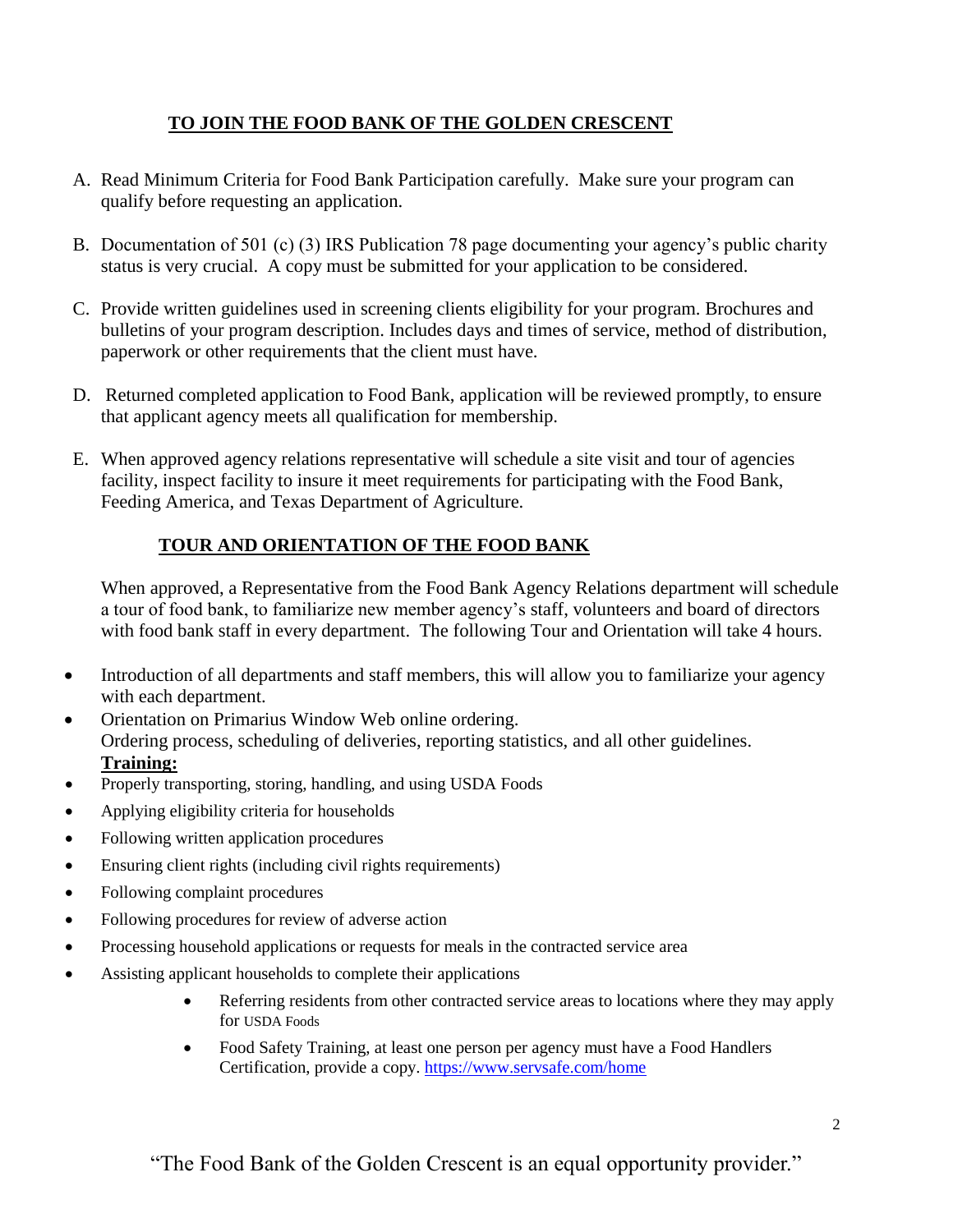## **FOOD BANK OF THE GOLDEN CRESCENT MEMBERSHIP**

Once your agency has been accepted as a member, the Director/Pastor is required to sign a contract. The agreement is between the Food Bank of the Golden Crescent and the non-profit charitable organization.

All member agencies are expected to abide by the rules and regulations specified in the annual contract and guidelines. Failure to comply with Food Bank requirements may result in loss of Food Bank membership.

If you have any questions about the Food Bank rules and regulations, please contact the Director of Agency Relations at (361) 578-0591. We also welcome any suggestions on how we can improve our services.

The Food Bank of the Golden Crescent welcomes new agencies based on the criteria explained in previous pages. To be considered for membership, a formal application must be made.

For more information, contact **Frances Santellana: Agency Relations at: FOOD BANK OF THE GOLDEN CRESCENT 3809 E. RIO GRANDE, 77901 P.O. BOX 5085 VICTORIA, TEXAS 77903**

> **OFFICE : 361-578-0591, FAX : 361-573-7381 fsantellana@foodbankgc.org**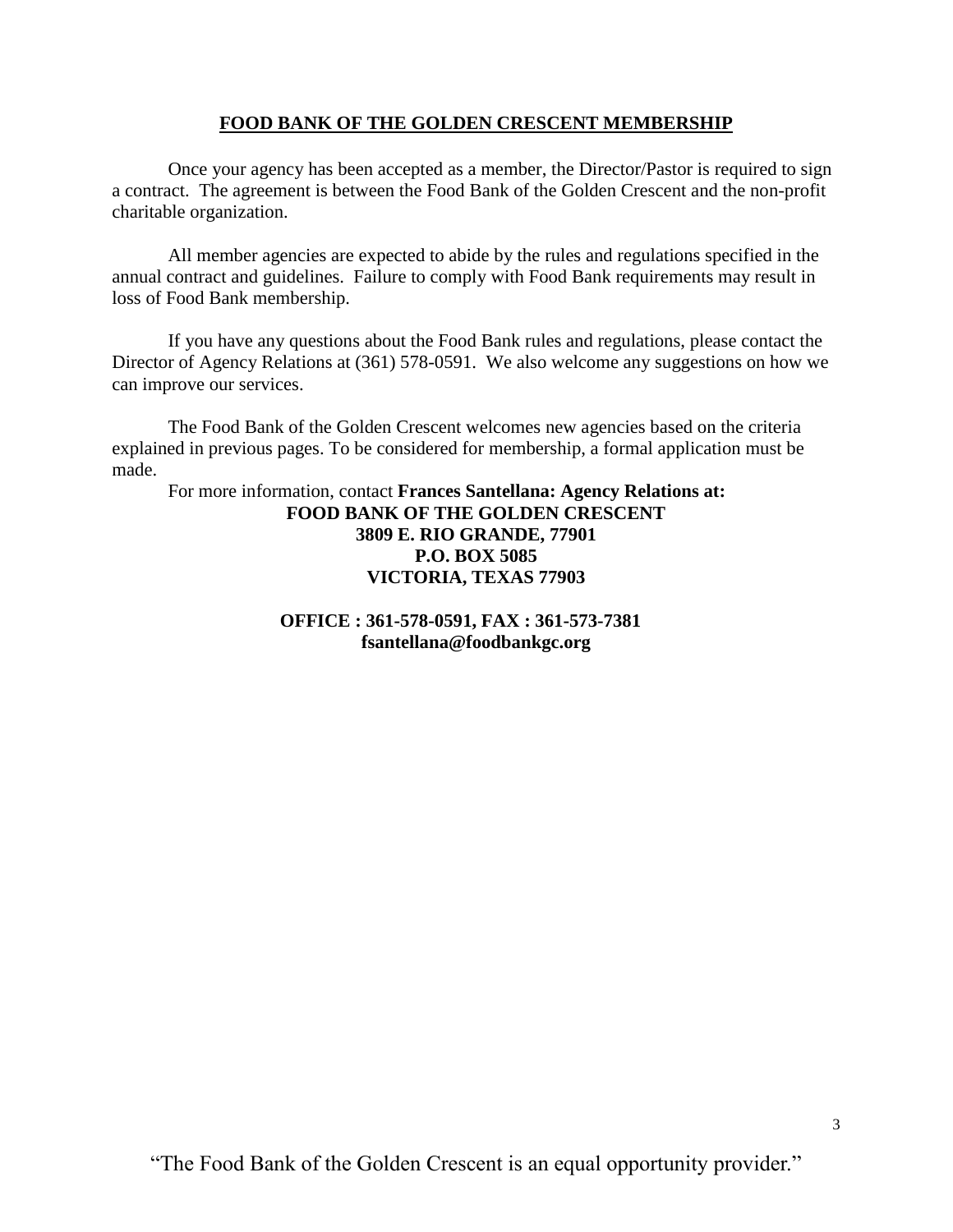#### **USDA Nondiscrimination Statement (English)**

In accordance with Federal civil rights law and U.S. Department of Agriculture (USDA) civil rights regulations and policies, the USDA, its Agencies, offices, and employees, and institutions participating in or administering USDA programs are prohibited from discriminating based on race, color, national origin, sex, disability, age, or reprisal or retaliation for prior civil rights activity in any program or activity conducted or funded by USDA. Persons with disabilities who require alternative means of communication for program information (e.g. Braille, large print, audiotape, American Sign Language, etc.), should contact the Agency (State or local) where they applied for benefits. Individuals who are deaf, hard of hearing or have speech disabilities may contact USDA through the Federal Relay Service at (800) 877-8339. Additionally, program information may be made available in languages other than English.

To file a program complaint of discrimination, complete the [USDA Program Discrimination Complaint Form,](https://www.usda.gov/sites/default/files/documents/USDA-OASCR%20P-Complaint-Form-0508-0002-508-11-28-17Fax2Mail.pdf) (AD-3027) found online at: [https://www.usda.gov/oascr/how-to-file-a-program-discrimination-complaint,](https://www.usda.gov/oascr/how-to-file-a-program-discrimination-complaint) and at any USDA office, or write a letter addressed to USDA and provide in the letter all of the information requested in the form. To request a copy of the complaint form, call (866) 632-9992. Submit your completed form or letter to USDA by:

| (1) | mail:                        | U.S. Department of Agriculture                                     |  |  |  |  |
|-----|------------------------------|--------------------------------------------------------------------|--|--|--|--|
|     |                              | Office of the Assistant Secretary for Civil Rights                 |  |  |  |  |
|     |                              | 1400 Independence Avenue, SW                                       |  |  |  |  |
|     | Washington, D.C. 20250-9410; |                                                                    |  |  |  |  |
| (2) |                              | email: program.intake@usda.gov.<br>fax: $(202)$ 690-7442; or $(3)$ |  |  |  |  |

#### **USDA Nondiscrimination Statement (Spanish)**

De conformidad con la Ley Federal de Derechos Civiles y los reglamentos y políticas de derechos civiles del Departamento de Agricultura de los EE. UU. (USDA, por sus siglas en inglés), se prohíbe que el USDA, sus agencias, oficinas, empleados e instituciones que participan o administran programas del USDA discriminen sobre la base de raza, color, nacionalidad, sexo, discapacidad, edad, o en represalia o venganza por actividades previas de derechos civiles en algún programa o actividad realizados o financiados por el USDA.

Las personas con discapacidades que necesiten medios alternativos para la comunicación de la información del programa (por ejemplo, sistema Braille, letras grandes, cintas de audio, lenguaje de señas americano, etc.), deben ponerse en contacto con la agencia (estatal o local) en la que solicitaron los beneficios. Las personas sordas, con dificultades de audición o discapacidades del habla pueden comunicarse con el USDA por medio del Federal Relay Service [Servicio Federal de Retransmisión] al (800) 877-8339. Además, la información del programa se puede proporcionar en otros idiomas.

Para presentar una denuncia de discriminación, complete el [Formulario de Denuncia de Discriminación del](https://www.ocio.usda.gov/sites/default/files/docs/2012/Spanish_Form_508_Compliant_6_8_12_0.pdf)  [Programa del USDA,](https://www.ocio.usda.gov/sites/default/files/docs/2012/Spanish_Form_508_Compliant_6_8_12_0.pdf) (AD-3027) que está disponible en línea en: [https://www.usda.gov/oascr/how-to-file-a](https://www.usda.gov/oascr/how-to-file-a-program-discrimination-complaint)[program-discrimination-complainty](https://www.usda.gov/oascr/how-to-file-a-program-discrimination-complaint) en cualquier oficina del USDA, o bien escriba una carta dirigida al USDA e incluya en la carta toda la información solicitada en el formulario. Para solicitar una copia del formulario de denuncia, llame al (866) 632-9992. Haga llegar su formulario lleno o carta al USDA por:

|            | (1) correo: U.S. Department of Agriculture         |
|------------|----------------------------------------------------|
|            | Office of the Assistant Secretary for Civil Rights |
|            | 1400 Independence Avenue, SW                       |
|            | Washington, D.C. 20250-9410;                       |
| $(2)$ fax: | $(202)$ 690-7442; o                                |
|            |                                                    |

(3) correo electrónico: [program.intake@usda.gov.](mailto:program.intake@usda.gov)

Esta institución es un proveedor que ofrece igualdad de oportunidades.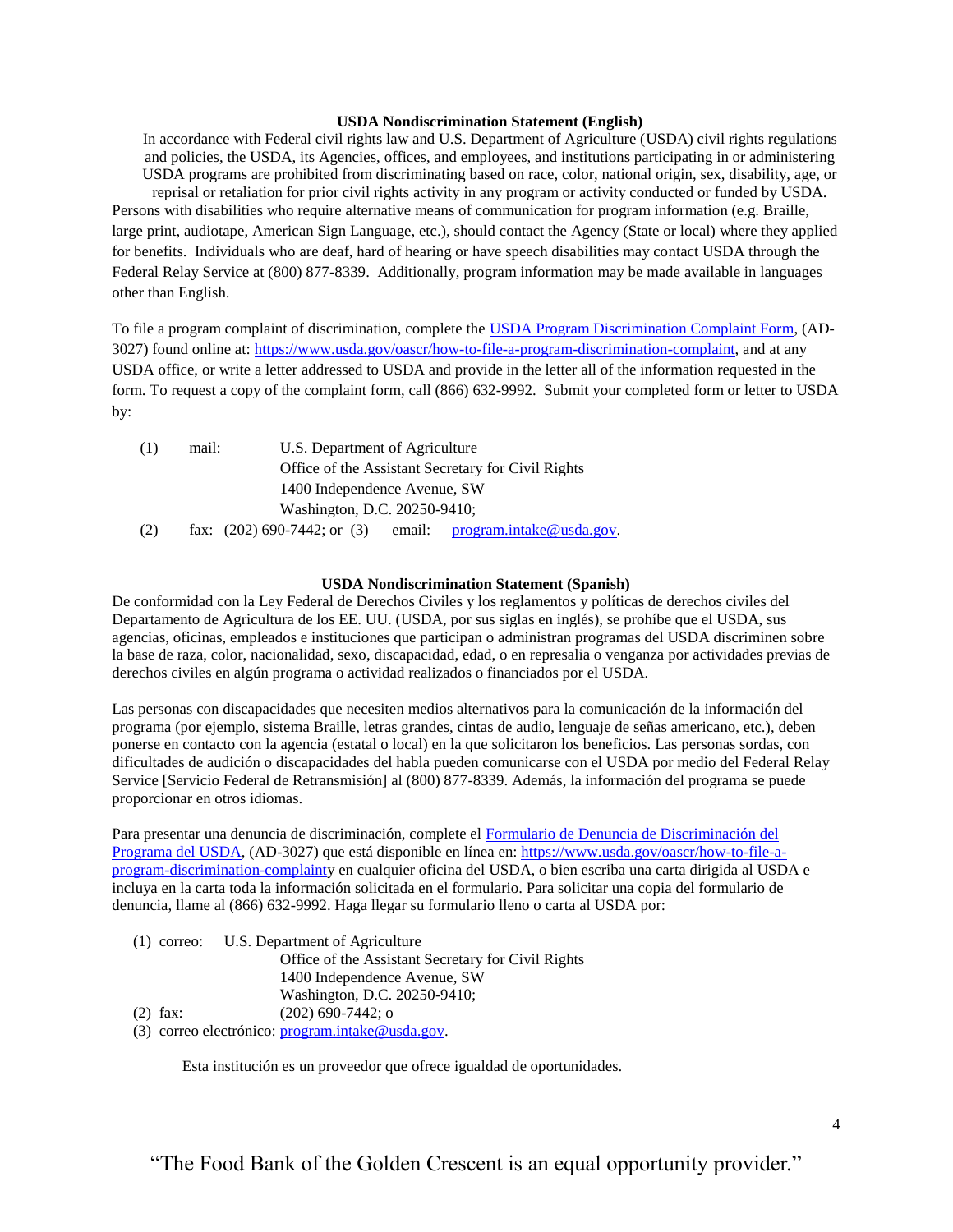## **CRITERIA FOR PARTICIPATION**

*These are the minimum standards that must be met by all agencies.*

- 1. The agency must serve a needy population. The needy population may include the ill, elderly, working poor, indigent, families and children at risk of hunger.
- 2. The agency must have guidelines set describing who they serve, what areas they cover, offer public access and network with other agencies so as to not duplicate services.
- 3. The agency must ensure that **"**No person in the United States shall, on the ground of race, color, national origin, sex, age, or disability, be excluded from participation in, be denied the benefit of, or be subjected to discrimination under any program or activity receiving Federal financial assistance."
- 4. .  $\leq$  = INITIAL HERE Agency must NOT require clients to provide a Social Security card or number in order to obtain food or food assistance.
- 5. The agency must display the official USDA nondiscrimination posters in a prominent a place.
- 6. The agency must gather and maintain information of households that receive USDA commodities.
- 7. The agency must not require any individual to attend a religious or political organization before or after being served. Services of an agency must not be restricted to church membership.
- 8. The agency must have a food service program that keeps regularly scheduled hours or is part of a telephone referral system that is accessible to the general public.
- 9. The agency must keep records on food received from the Food Bank and records of individuals receiving the food. This is especially important in case food has to be traced due to a product recall.
- 10. TEFAP Income Eligibility Guidelines applications and Food Bank Receipts must be kept on site for 3 years and 3 months (IRS and TDHS Requirements).
- 11. The agency must be considered tax-exempt under section 501(c) (3) proper documentation required.
- 12. The agency must be operating in a regular and routine manner for at least six months, posting regularly scheduled hours. Documentation of 3 months of service to a minimum of 25 families per month prior to applying for membership.
- 13. **AGENCY CANNOT CHARGE FOR USDA COMMODITIES OR SALVAGED ITEMS GIVEN TO THE CLIENTS BY THE FOOD PROGRAM. A DONATION MAY NOT BE ASKED FOR, NOR ITEMS BE GIVEN IN TRADE FOR OTHER ITEMS OR FOR SERVICES RENDERED, INCLUDING THE SERVICES OF VOLUNTEERS OR PAID STAFF.**
- 14. **Agency may not share or sell Food Bank products or USDA commodities to non-member or member agencies, programs, persons, or businesses, for profit, fundraising events, exchange, trade, barter for services, use for bingo or door prize or favor.**
- 15. The agency must have an adequate and clean storage room or facility for all food and related products to be stored. On-site facilities must be keep clean, follow health regulations, and have sufficient refrigerator and freezer storage.
- 16. Area where food is stored must be kept locked. Refrigerators and freezers should be either in the locked area or have locks applied directly. Temperature logs must be kept where food is stored.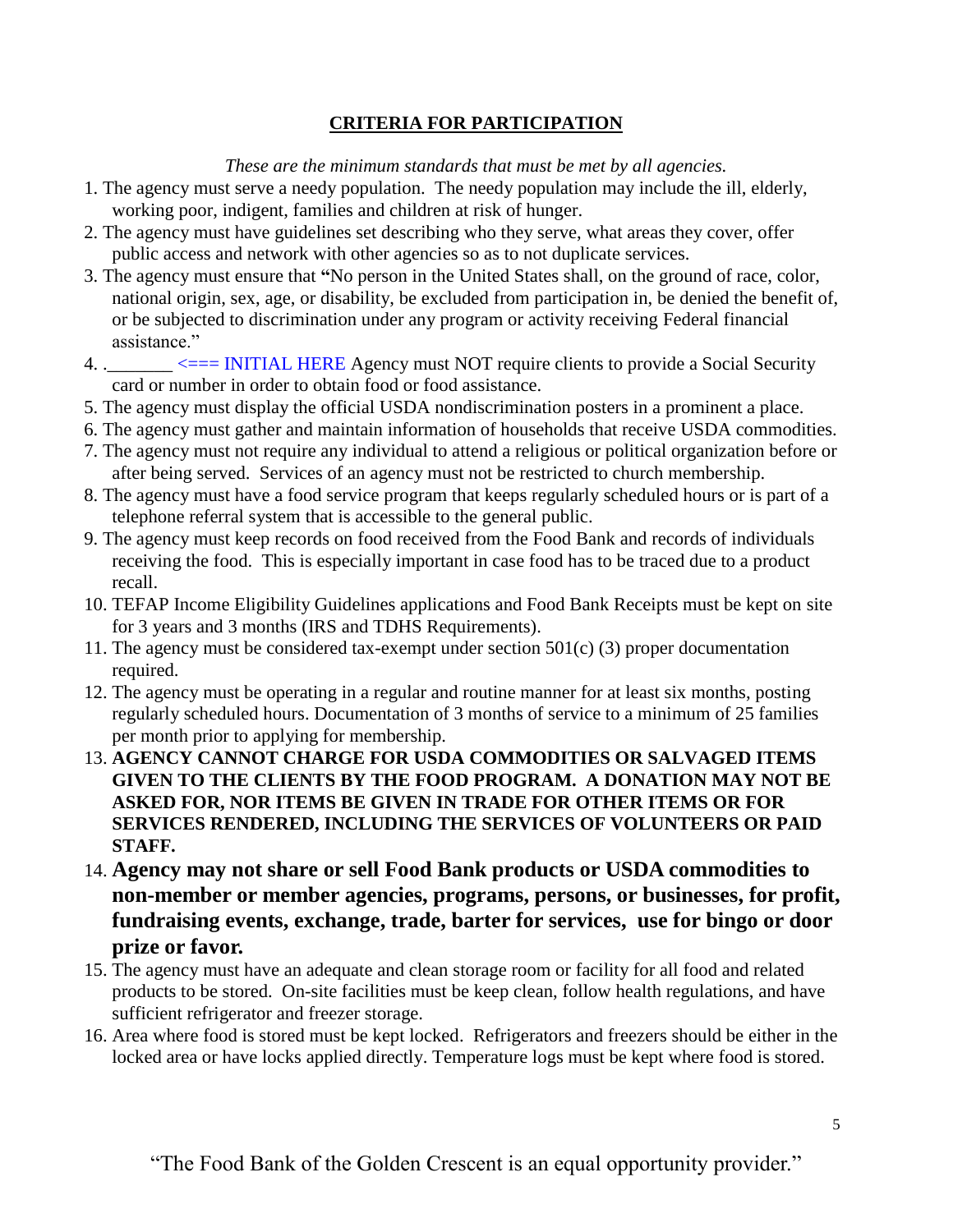- 17. Food storage or preparation areas should be treated for control of pest infestation. As to prevent contamination of food supply.
	- Food must never be stored on the floor. Shelving or racks must be four inches off the floor and four inches away from the walls, two feet away from ceiling.
	- Non-food products such as detergents, cleaning solutions, and pesticides should not be stored in the same area as the food.
- 18 \_\_\_\_\_\_\_ <=== INITIAL HERE Member/Agency are required to report monthly statistics of individuals, families, and break down of ages of clients served to the Food Bank. Statistics reports are required and due by the 5th of each month for the previous month, whether you have activity or not. Failure to do so will cause agency to be put on hold until reports are received.

Statistics must be submitted on Primarius Window Website

<https://agency.goldencrescentfoodbank.org/PrimariusWW/login.aspx>

- 19. In addition to the Food Bank, have other food sources.
- 20. Follow Food Bank Agency Storage Requirements
- 21. If agency offers clothing, it must be kept in a separate room from all food items.

## **GENERAL INFORMATION**

Please understand the Food Bank cannot fill 100% of your food needs. We can only provide items, which are made available to us. Your agency should have other food sources in addition to the Food Bank.

## **HOW TO PLACE AN ORDER**

Agencies will be assigned a user name and password to access our inventory website, Agencies may place an order on Primarius Window Website, <https://agency.goldencrescentfoodbank.org/PrimariusWW/login.aspx>

Please keep in mind that this is live inventory, all members are asked to only order 1/3 of available inventory. Please allow 3-4 business days for your order to be filled, we services 11 counties with set delivery dates, warehouse needs ample time to fill orders.

The last week of December the food bank will close for inventory.

Our pick up hours are 8:00 a.m. through 11:30 a.m. and 1:00 p.m. through 4:00 p.m., Monday through Thursday. There are no distributions made on Fridays.

Your agency is responsible for COUNTING AND CHECKING merchandise through the invoice. *No* adding to order at the time of pick-up. All food products should be inspected to reassure clients that food is edible.

 $\leq$   $\leq$   $\leq$   $\leq$   $\leq$   $\leq$   $\leq$   $\leq$   $\leq$   $\leq$   $\leq$   $\leq$   $\leq$   $\leq$   $\leq$   $\leq$   $\leq$   $\leq$   $\leq$   $\leq$   $\leq$   $\leq$   $\leq$   $\leq$   $\leq$   $\leq$   $\leq$   $\leq$   $\leq$   $\leq$   $\leq$   $\leq$   $\leq$   $\leq$   $\leq$   $\leq$   $\leq$ agency check. No personal checks or cash will be accepted.

If you have any questions, regarding your order please feel free to call. (361) 578-0591.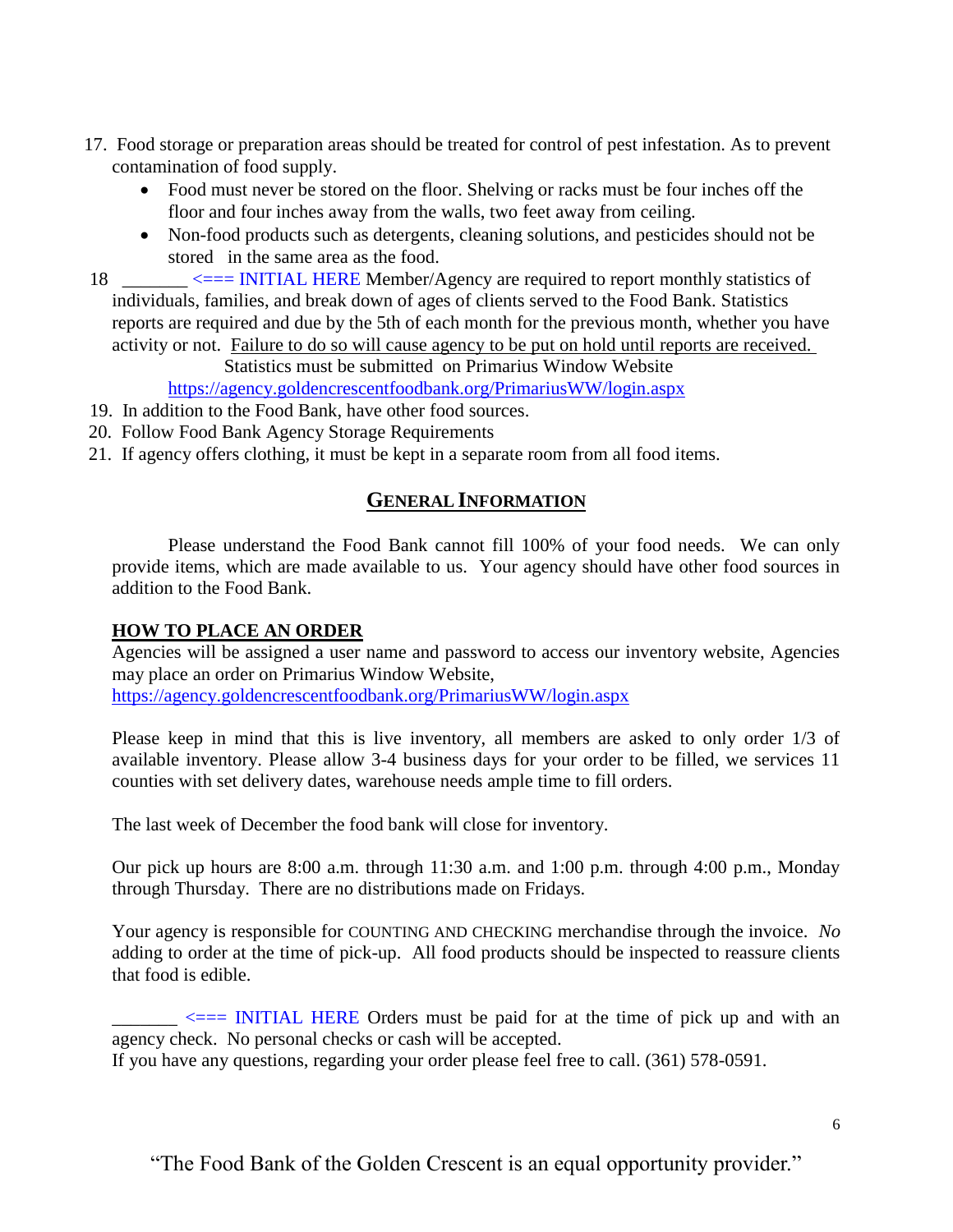Please notify the Food Bank in writing of any relevant changes in your organization such as:

Staff changes for authorized pick up Change of location, operation hours, or services provided Staff change such as Executive Director, Pastor, or Food Pantry Director New fax or phone number or email address (extremely important)

## THE FOOD BANK OF THE GOLDEN CRESCENT CAN ONLY GIVE YOU THE BEST SERVICE POSSIBLE IF YOUR AGENCY HAS PROVIDED US WITH CURRENT INFORMATION.

## **TYPES OF AGENCIES**

## Food Pantries:

Pantries provide emergency food and related products to needy people to prepare and eat in their own homes. Agencies that chose to operate as "client choice" pantry, allow clients to choose which types of food they would like in order waste. Pantries across the country are finding if they give clients a choice in foods, they utilize their food stamps for fresh products such as meat, milk, and fruits, which might not be available at the food bank.

## **We strongly discourage member agencies from calling themselves a Food Bank.**

On –Site Feeding:

On-site feeding program provides a full meal to needy people at the site. On-site-feeding agencies provide services in a variety of settings such as soup kitchens, emergency shelters, senior citizens centers, and adult and child day care centers.

It is required that such programs applying for membership provide documentation of Food Handlers Certification, Food Permit from their local County's Health Department, copies of Health Department Inspection.

## Group Homes:

Provides MH/MR clients with a place to live and trained staff teaches them life skills, enabling the client to live on their own.

Food Delivery: Senior Meal Programs, Meals on Wheels

## Mobile Food Pantry:

A Mobile Pantry is method of distribution via a food bank bobtail truck. In a parking lot such as church parking lot, food bank truck unloads product for immediate distribution to clients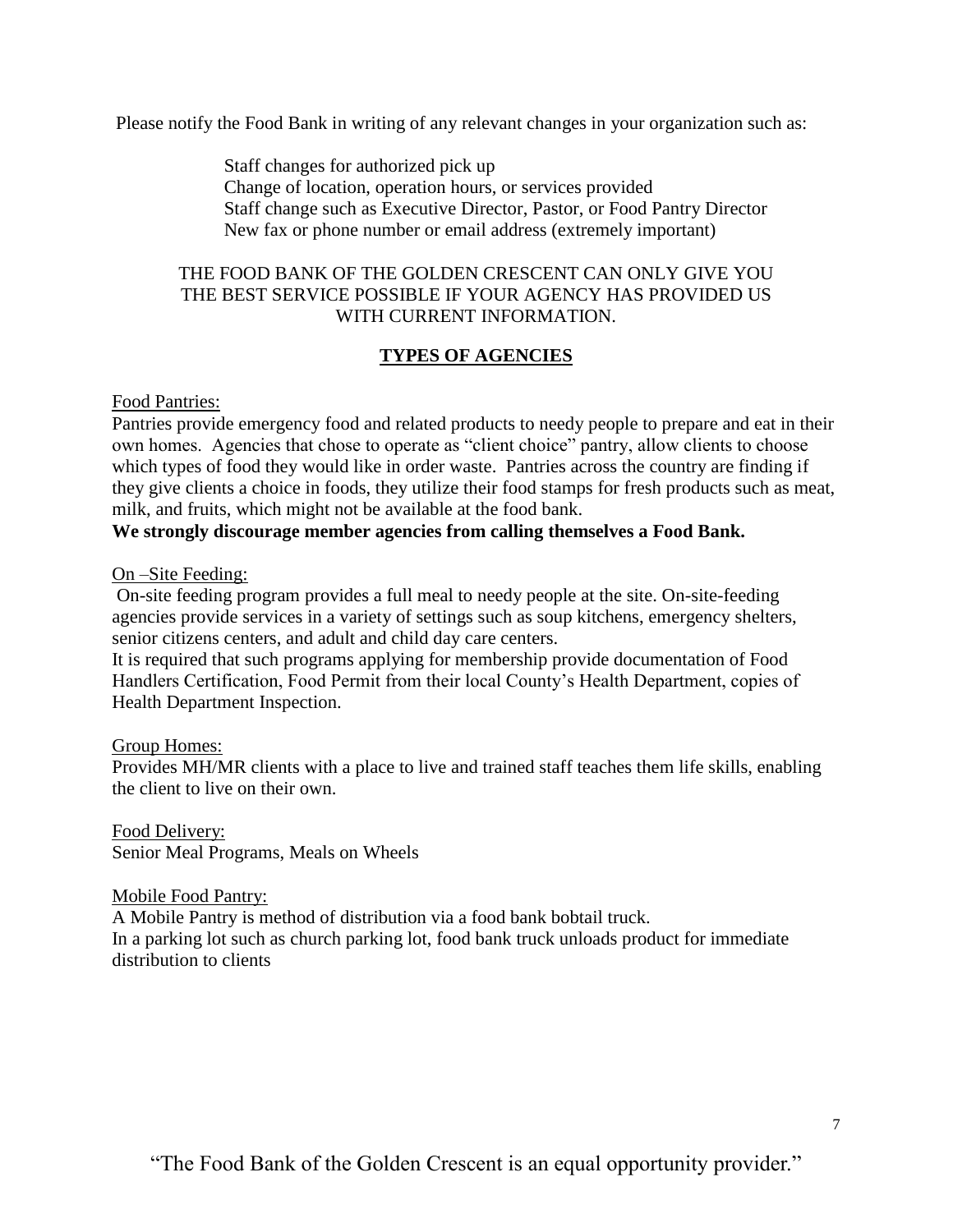

# **Membership Application**

| Date: |  |
|-------|--|

## **AGENCY INFORMATION:**

| Secondary Contact Information for your program: |  |                                                                                                                       |
|-------------------------------------------------|--|-----------------------------------------------------------------------------------------------------------------------|
|                                                 |  |                                                                                                                       |
|                                                 |  |                                                                                                                       |
|                                                 |  |                                                                                                                       |
|                                                 |  | Is your agency an affiliate of a larger organization? _________If yes, what is the name and address of this           |
| Describe your agency's mission.                 |  | <u> 1989 - Johann Stoff, deutscher Stoff, der Stoff, der Stoff, der Stoff, der Stoff, der Stoff, der Stoff, der S</u> |
|                                                 |  |                                                                                                                       |
|                                                 |  |                                                                                                                       |
| How is your agency funded?                      |  |                                                                                                                       |
| List services your agency provides to clients:  |  |                                                                                                                       |
|                                                 |  |                                                                                                                       |
|                                                 |  |                                                                                                                       |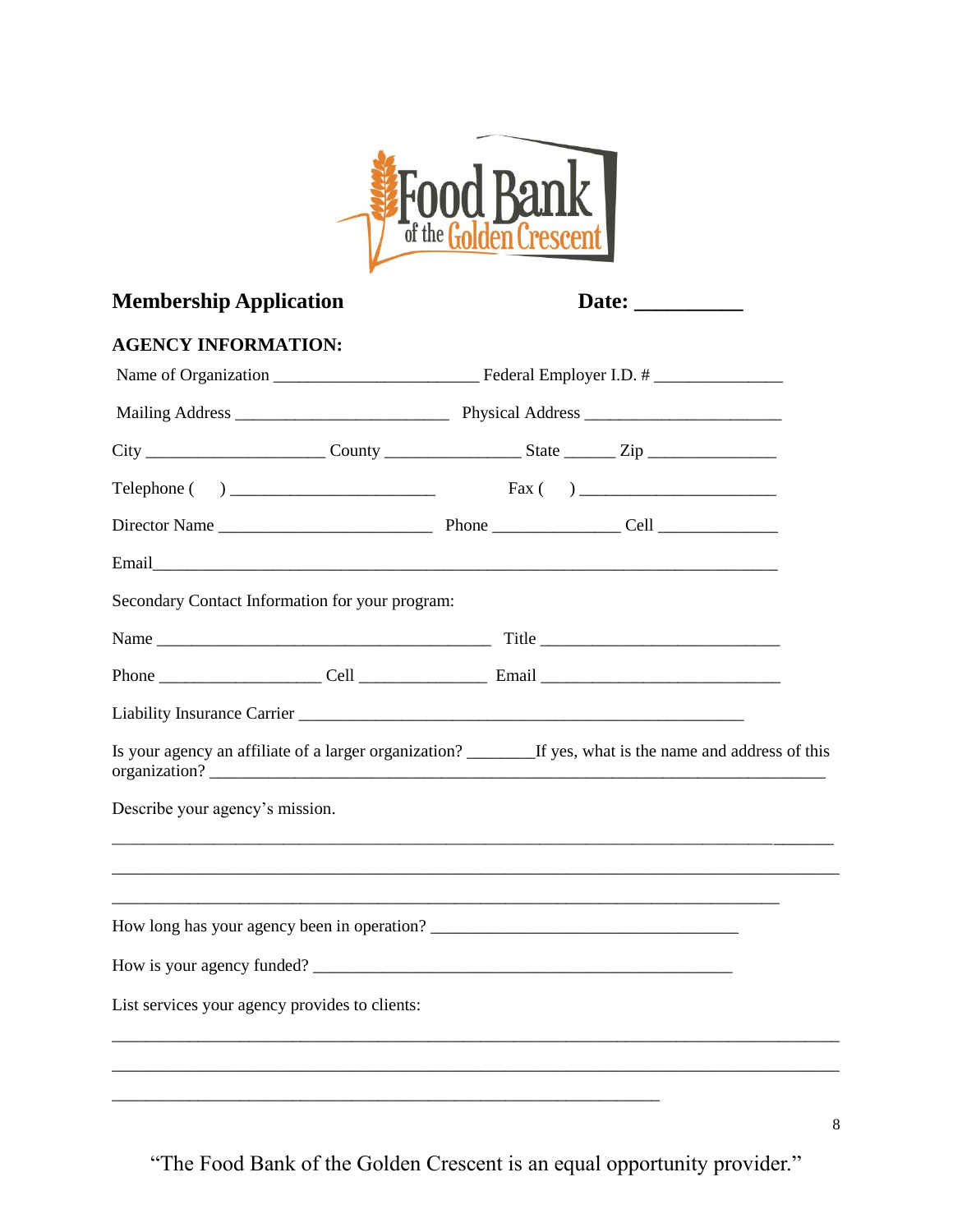| <b>FOOD STORAGE FACILITIES</b>                                                                |                     |  |                                                                                                        |
|-----------------------------------------------------------------------------------------------|---------------------|--|--------------------------------------------------------------------------------------------------------|
|                                                                                               |                     |  |                                                                                                        |
| Dimensions of dry storage $\frac{x}{x}$ $\frac{x}{x}$                                         | height length depth |  |                                                                                                        |
| Will food be stored in a locked area/cabinet? ___________________________________             |                     |  |                                                                                                        |
|                                                                                               |                     |  |                                                                                                        |
| Please list any other storage sites being used for storing dry, refrigerated, or frozen items |                     |  |                                                                                                        |
| PROGRAM INFORMATION                                                                           |                     |  |                                                                                                        |
| Please define the geographic area or boundaries your agency serves.<br>1)                     |                     |  |                                                                                                        |
| 2) Who will be the recipients of your food program?                                           |                     |  |                                                                                                        |
| $\frac{9}{6}$                                                                                 |                     |  | 3) What percentage of food recipients will be low-income and/or eligible for government aid?           |
| 4) How will your agency determine if a client is eligible for your food program?              |                     |  |                                                                                                        |
|                                                                                               |                     |  | 5) If already in operation, what percentage of your clients are using the food program more than three |

"The Food Bank of the Golden Crescent is an equal opportunity provider."

\_\_\_\_\_\_\_\_\_\_\_%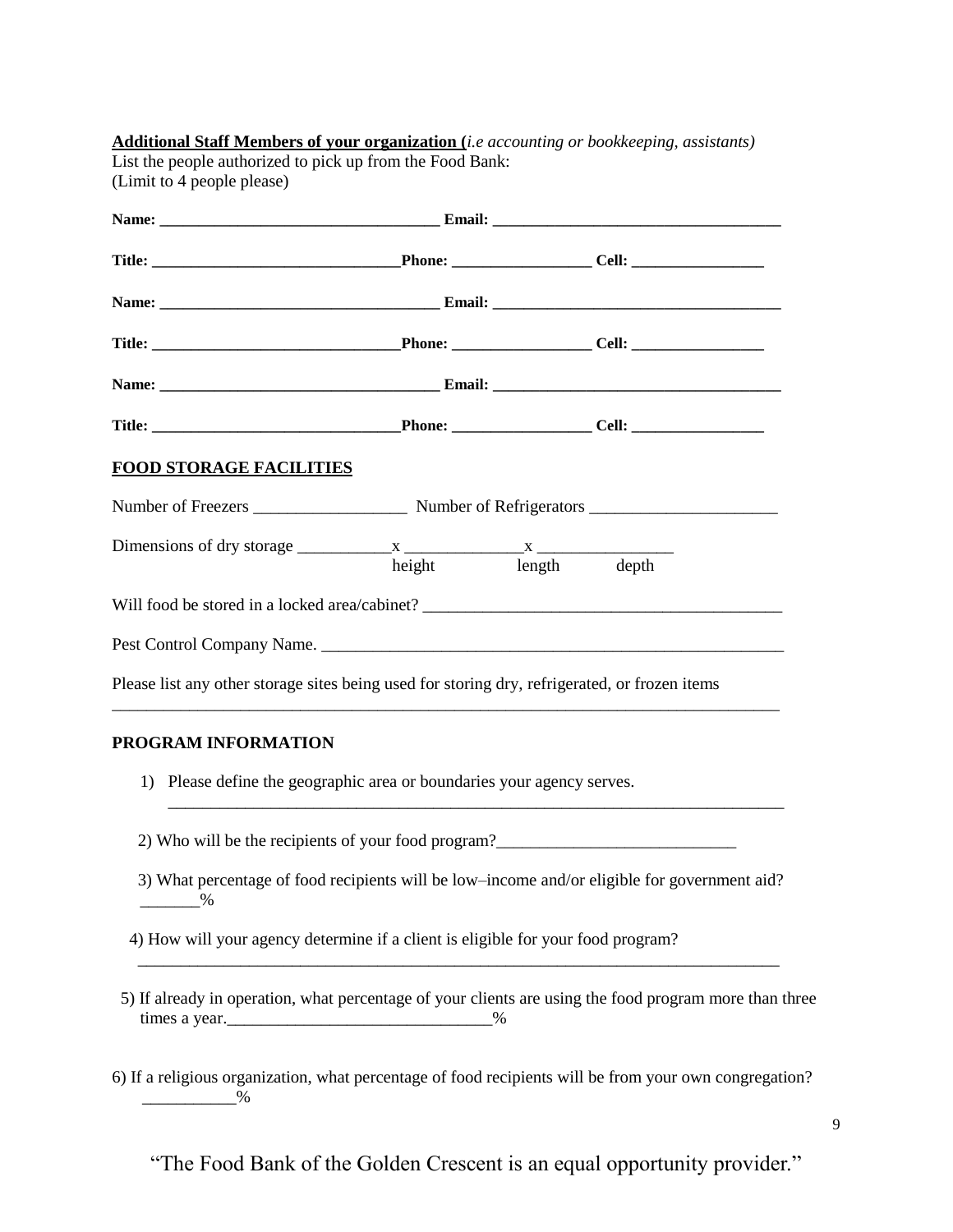\_\_\_\_\_\_\_\_\_\_\_\_\_\_\_\_\_\_\_\_\_\_\_\_\_\_\_\_\_\_\_\_\_\_\_\_\_\_\_\_\_\_\_\_\_\_\_\_\_\_\_\_\_\_\_\_\_\_\_\_\_\_\_\_\_\_\_\_\_ \_\_\_\_\_\_\_\_\_\_\_

| If your organization will be preparing and serving meals or snacks,<br>please complete questions 11-16 listed below                                                   |
|-----------------------------------------------------------------------------------------------------------------------------------------------------------------------|
| 11) Is an on-site feeding program currently in operation? _______ If yes, since when? ______________                                                                  |
|                                                                                                                                                                       |
| 13) How many clients do you estimate that you will be fed at each serving period?<br>Snack __________ Breakfast ___________ Lunch ___________ Dinner ________________ |
| 14) Date of your last Health Department inspection _____________________________<br>Please provide a copy of your current Food Permit.                                |
| 15) Name of person responsible for food preparation.                                                                                                                  |
| 16) Has this person had food handling training? ________Please provide current copy of Food Safety<br>Training                                                        |
| If your organization will be distributing food boxes to needy persons,<br>please complete questions17-19 listed below.                                                |
|                                                                                                                                                                       |
| 18) Average number of households you anticipate will receive food assistance _______________________                                                                  |
| 19) How did you hear about the Food Bank of the Golden Crescent?                                                                                                      |

**Print and Signature, Agency/Organization Director Director Date** 

**Frances Santellana, FBGC Agency Relations Date**

\_\_\_\_\_\_\_\_\_\_\_\_\_\_\_\_\_\_\_\_\_\_\_\_\_\_\_\_\_\_\_\_\_\_\_\_\_\_\_\_\_\_\_\_\_\_\_\_\_\_\_\_\_\_\_\_\_\_\_\_\_\_\_\_\_\_\_\_\_\_\_\_\_\_\_\_\_\_\_\_\_

10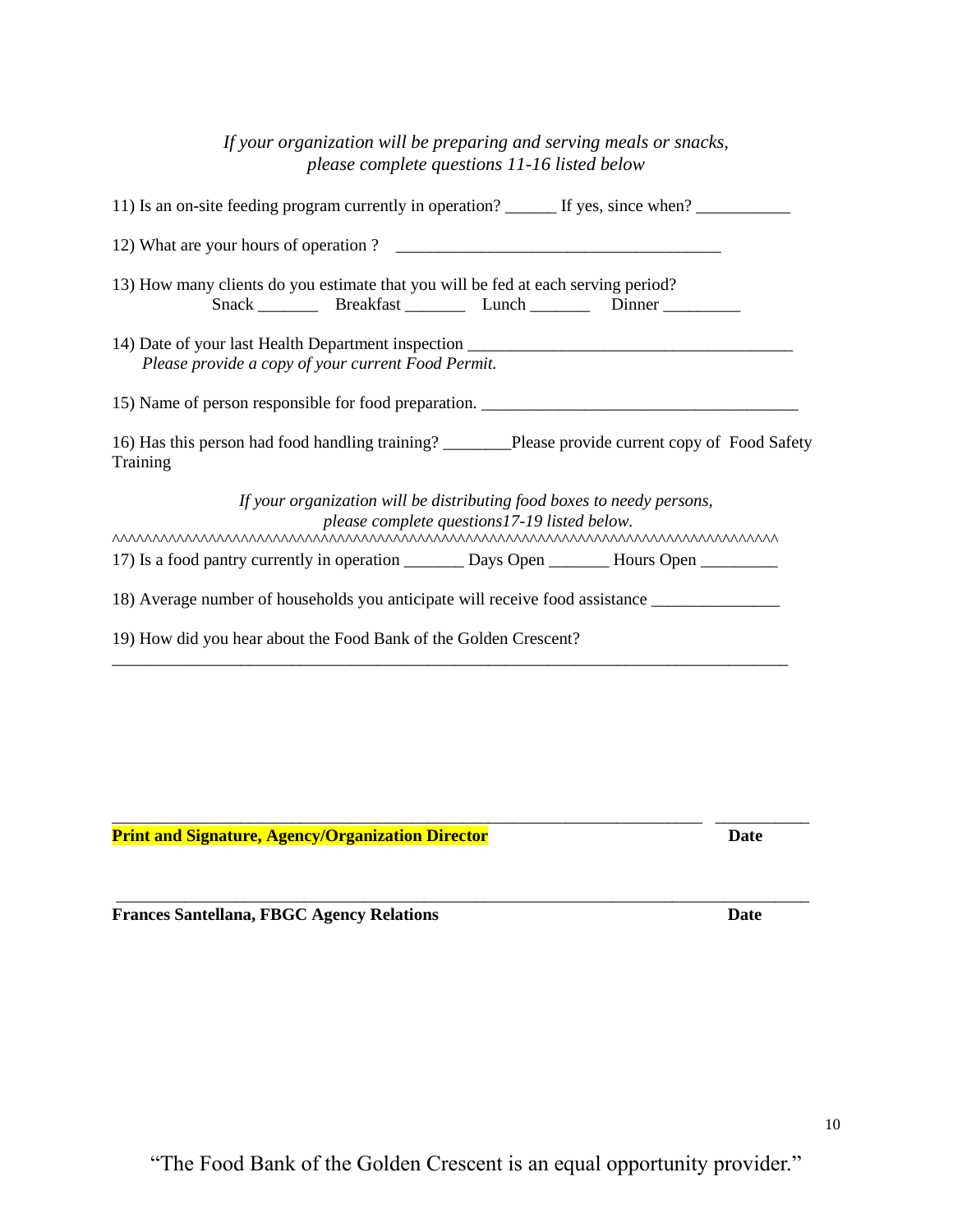

## **AGENCY LETTER OF AGREEMENT**

**1. FBGC will seek and develop surplus food resources and store food obtained in a central warehouse for distribution to the agencies.**

**2. FBGC will provide proper training for operating your charitable food program, accessing our warehouse, determining client eligibility and completing all necessary reporting requirements.** 

- **3. FBGC will not interfere with the internal affairs of the agency, Other than enforcing the stipulations of this agreement. The only exception would be if a complaint or grievance by a client was made, then FBGC would have to investigate any problems.**
- **4. FBGC reserves the right to modify shared maintenance fees or delivery fees at the discretion of the Board of Directors or the President/CEO.**

**5. In accordance with Federal civil rights law and U.S. Department of Agriculture (USDA) civil rights regulations and policies, the USDA, its Agencies, offices, and employees, and institutions participating in or administering USDA programs are prohibited from discriminating based on race, color, national origin, sex, disability, age, or reprisal or retaliation for prior civil rights activity in any program or activity conducted or funded by USDA.**

#### $\epsilon = (\text{INITIAL HERE})$

**FBGC Office Hours: 8:00 a.m. - 5:00 p.m. Monday -Thursday. 8:00 a.m. -3:00 p.m. Friday. Agency Loading Hours: 8:00 a.m. – 11:30 a.m. and 1:00 p.m. -4:00 p.m. Monday- Thursday Agency loading will close during lunch 12:00 noon- 1:00 p.m.**

#### MEMBER AGENCY:

- 1. The Agency is a non-profit organization that has received a written determination letter from the Internal Revenue Service that the organization is an organization described in section  $501(c)(3)$ . In order to receive donations under section  $170(e)$  (3), the recipient must be a charitable organization under section  $501(c)$  (3) and must use the property solely for the care of the ill, the needy, or infants. Agency will notify FBGC immediately of any changes in its tax exempt status.
- 2. The Agency agrees to adhere to all storage requirements and to maintain standards required for membership at FBGC as outlined in the "Criteria for Participation" statement (in your pantry packet). Agency will notify FBGC of any changes in program or food services that alter its classification at FBGC. **Agency must not share, sell or barter for services USDA commodities, or any FBGC food or produce**.
- 3. Items obtained from FBGC will not be sold, transferred, or bartered for money, services, or other products, and **CANNOT** be used for fundraising activities. Day care facilities and other programs that charge fees, must document in their files that the fee is for services, not for the purchases of items received from FBGC. Violation constitutes grounds for immediate account termination.
- 4. The Agency MUST NOT require any individual to attend a religious or political meeting, make a statement of faith, or pledge membership to any religious or political organization in exchange for product received. Distribution by a church must be open to the public. Church members, pantry workers or drivers shall not be served first or given more or better items. There must be no charge for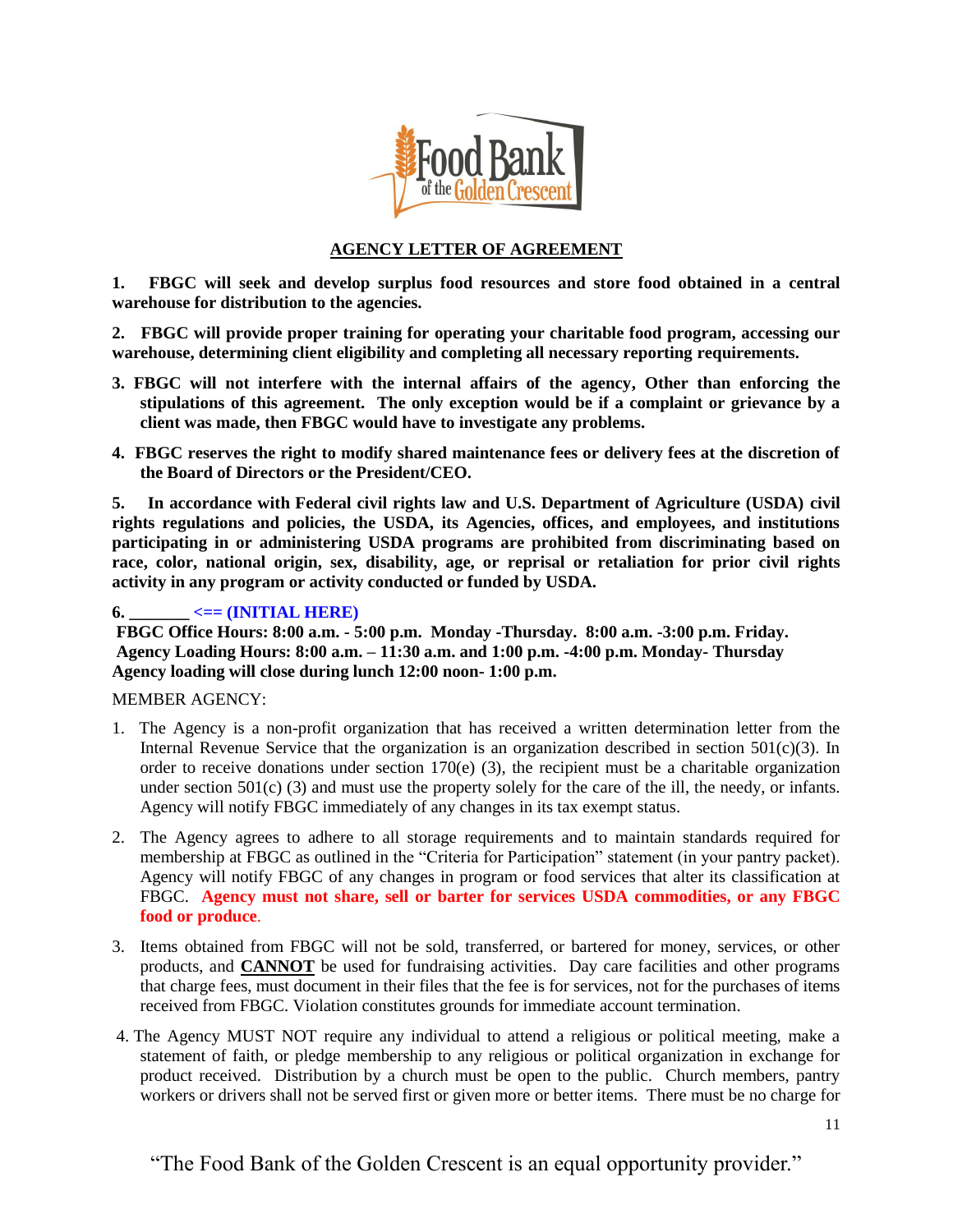the food or items given to individuals by the Agency.

- 5. The Agency will safely store and properly handle all products obtained from the Food Bank of the Golden Crescent directly to its own storage site that the FBGC has approved and conform to all local, state and Federal regulations. Any change in the location of the Agency or storage site and any major program changes must be reported to the Food Bank within 15 working days.
- 6. The Agency must support the operation of the Food Bank with a Shared Maintenance Fee of \$.19 per pound based on gross weight of products received, to help defray administrative costs, warehouse expense, freight, and miscellaneous overhead costs incurred in making these items available.
- The Agency warrants that all food received from or through the Food Bank will be inspected and any items found to be unfit for human consumption will not be served or distributed and the Food Bank shall be notified of any loss of items due to infestation or spoilage. Agency will disperse products as soon as possible, to provide maximum palatability and freshness of product to the public.
- 7. **\_\_\_\_\_\_\_\_\_ <== (INITIAL HERE) The Agency agrees to pay all agency fees at time of pick up with an agency check. Agency is responsible for checking and counting product at the time of pick up.**
- 8. The Agency agrees to keep Food Bank receipts, client intake forms, distribution logs and civil rights training records for 3 years and 3 months. (IRS regulations)

9. \_\_\_\_\_\_\_\_ <**== (INITIAL HERE)** Member/Agency are required to report monthly statistics of individuals, families, and break down of ages of clients served to the Food Bank. Statistics reports are required and due by the 5th of each month for the previous month, whether you have activity or not. Failure to do so will cause agency to be put on hold until reports are received.

Statistics should be submitted on Primarius Window Website https://agency.goldencrescentfoodbank.org/PrimariusWW/login.aspx

- 10. The Agency agrees to allow the Food Bank of the Golden Crescent representatives to regularly monitor the agency to ensure it is in compliance with Feeding America, Food Bank and Texas Department of Agriculture regulations. Any problems found must be corrected within 30 working days or the Agency may lose its privileges.
- 11. *The Agency agrees to attend the annual agency relations meeting.* This meeting requires attendance by the Pantry, Kitchen, or Shelter Staff, the Executive Director.
- 12. After six (6) months of Agency inactivity, application will have to be re-submitted with a \$25.00 reactivation fee.
- 13. \_\_\_\_\_\_ **<==(INITIAL HERE)** The Food Bank is *NOT* responsible for any accidents, personal injury or damage to the agency, its vehicle, or its representatives, when loading/unloading at the Food Bank location or at the Agency location.

14.\_\_\_\_\_\_\_ **<==(INITIAL HERE) Agency must NOT require clients to provide a Driver License, Social Security card or number in order to obtain food or food assistance.**

15.\_\_\_\_\_\_\_\_**<== (INITIAL HERE)** Agency **must have a Food Handlers Training/Certification.**

**16.\_\_\_\_\_\_\_\_ <==(INITIAL HERE) Delivery of food orders will be provided upon agency request, please note the Food Bank Employees will off load food order on pallets to the agency. Our drivers are on a timely schedule and are NOT authorized to wait for agency to stock pantry or empty pallet. FBGC serves many agencies and in all fairness we must stay as close to our schedule as possible. We appreciate your understanding and cooperation on this matter.**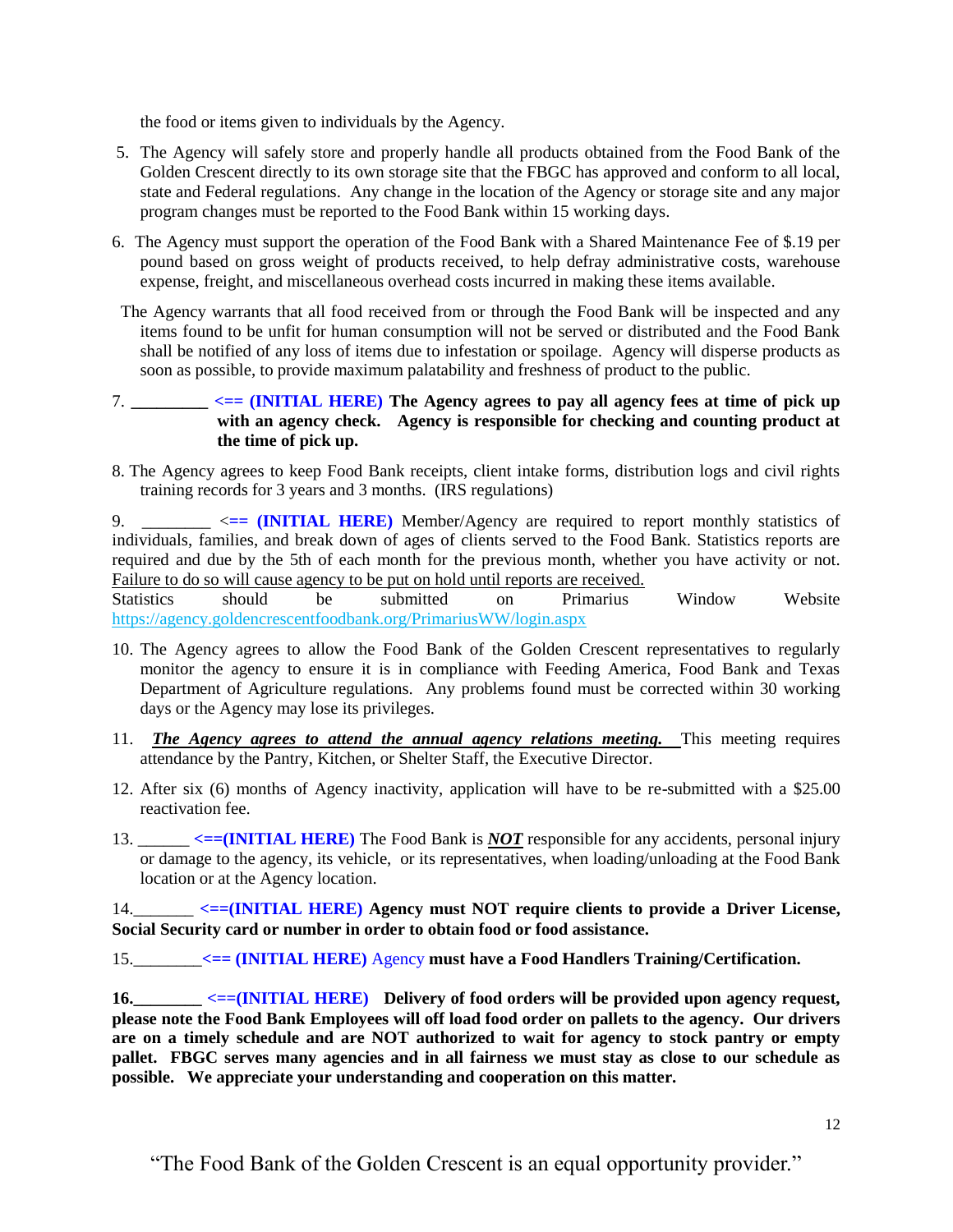#### **The Agency Liability & Release Form:**

- A. Surplus food and other items are accepted "as is." The exception would be if the container was leaking or badly damaged.
- B. Food Bank of the Golden Crescent and original donor expressly disclaim any implied warranties of the marketability or fitness for a particular use.
- C. There have been no express warranties in relation to these items:

Agency releases the original donor, (Feeding America National Network of Food Banks, and the Food Bank of the Golden Crescent), to hold them harmless and indemnify them against any liability, loss, damage, or claim of any kind whatsoever. Whether at law or inequity, arising out of or based upon the negligence or any act, whether independent or concurrent, of the Agency, its employees, agents, volunteers, or independent contractors in connection with the storage, maintenance, transportation, use or distribution of any food or related item whether received from the Food Bank of the Golden Crescent or other sources. The Agency shall pay any and all court costs and attorney's fees of any sort whatsoever which may arise out of any claim against the Food Bank of the Golden Crescent, arising because of any action, non-action, liability, loss, damage, or claim of any kind whatsoever, whether at law or inequity, resulting from or based upon the conditions, outlined in this agreement or because of any other claim involving the agency.

The UNDERSIGNED hereby warrants that he/she is legally warranted and an authorized agent of the Agency, whose name appears on the following page and by his/her legal signature, does hereby bind to the terms, conditions, and limitations of this document of release.

|  | Dated this __________________ day of ______________ 2022, for a period of one (1) year. |
|--|-----------------------------------------------------------------------------------------|
|  |                                                                                         |
|  |                                                                                         |
|  |                                                                                         |
|  |                                                                                         |
|  | Agency Phone # () _______ - __________ Agency Fax # () ______ - _______________         |
|  |                                                                                         |
|  |                                                                                         |
|  |                                                                                         |
|  |                                                                                         |
|  |                                                                                         |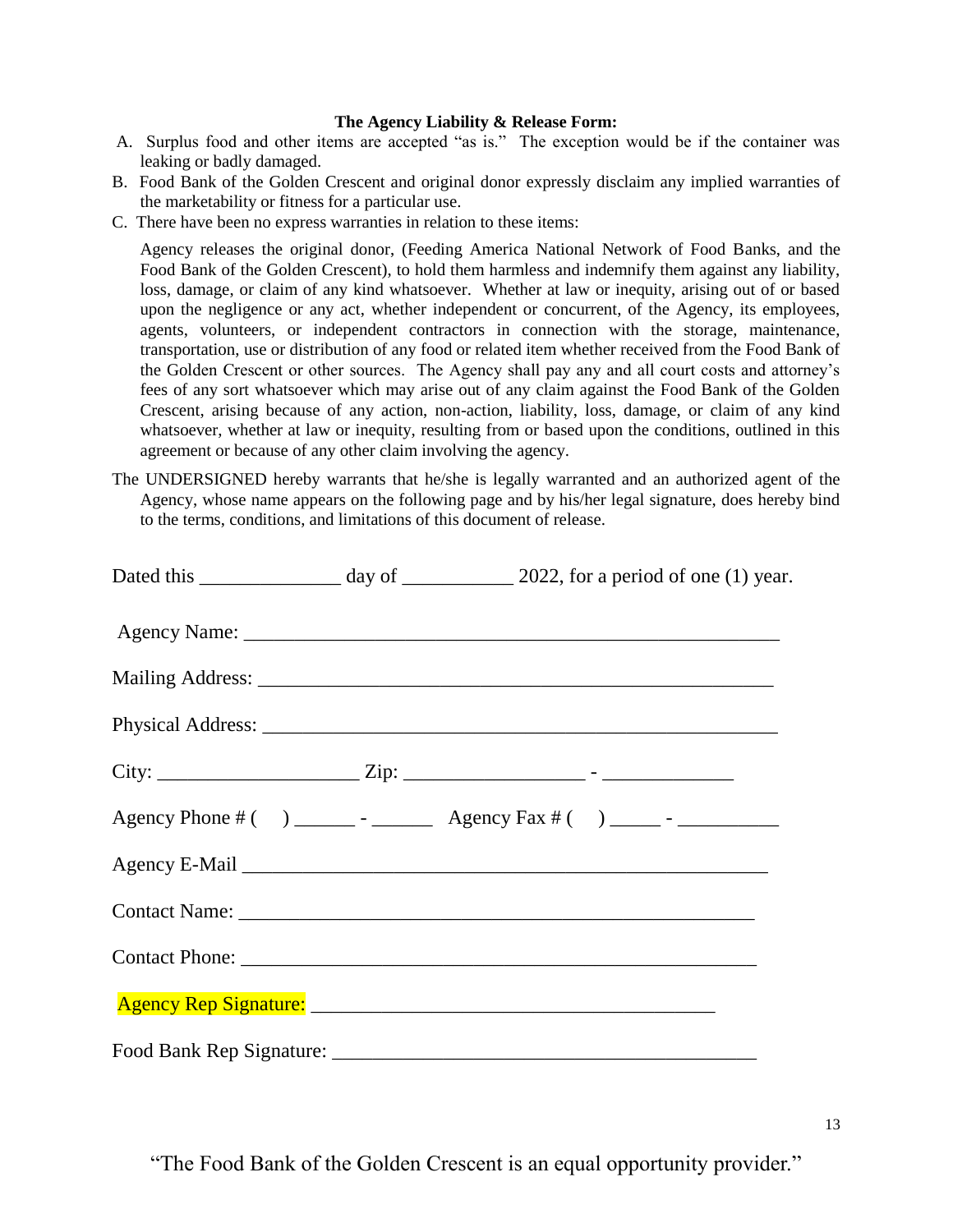

# **Agency Information:**

| (Agency Reference number is assigned at time of membership) |  |  |  |
|-------------------------------------------------------------|--|--|--|
|                                                             |  |  |  |
|                                                             |  |  |  |
|                                                             |  |  |  |
|                                                             |  |  |  |
|                                                             |  |  |  |
|                                                             |  |  |  |

#### **AUTHORIZED PERSONNEL**

**List of your designated contacts and the role they will take with your food program. Such as ordering, bookkeeping, statistic reporting, delivery and pickup contact.** *Please note: it is very important to report any changes on your agency contacts immediately to the Food Bank.*

| Please add additional contacts on the back of this form                                                                                                                                                                  |  |
|--------------------------------------------------------------------------------------------------------------------------------------------------------------------------------------------------------------------------|--|
| <b>FOOD SERVICE PROGRAMS</b><br>Please list below the types of services your organization provides, such as<br>(Food pantry, soup kitchen, shelter, after school program etc.) The days and hours of programs operation. |  |
|                                                                                                                                                                                                                          |  |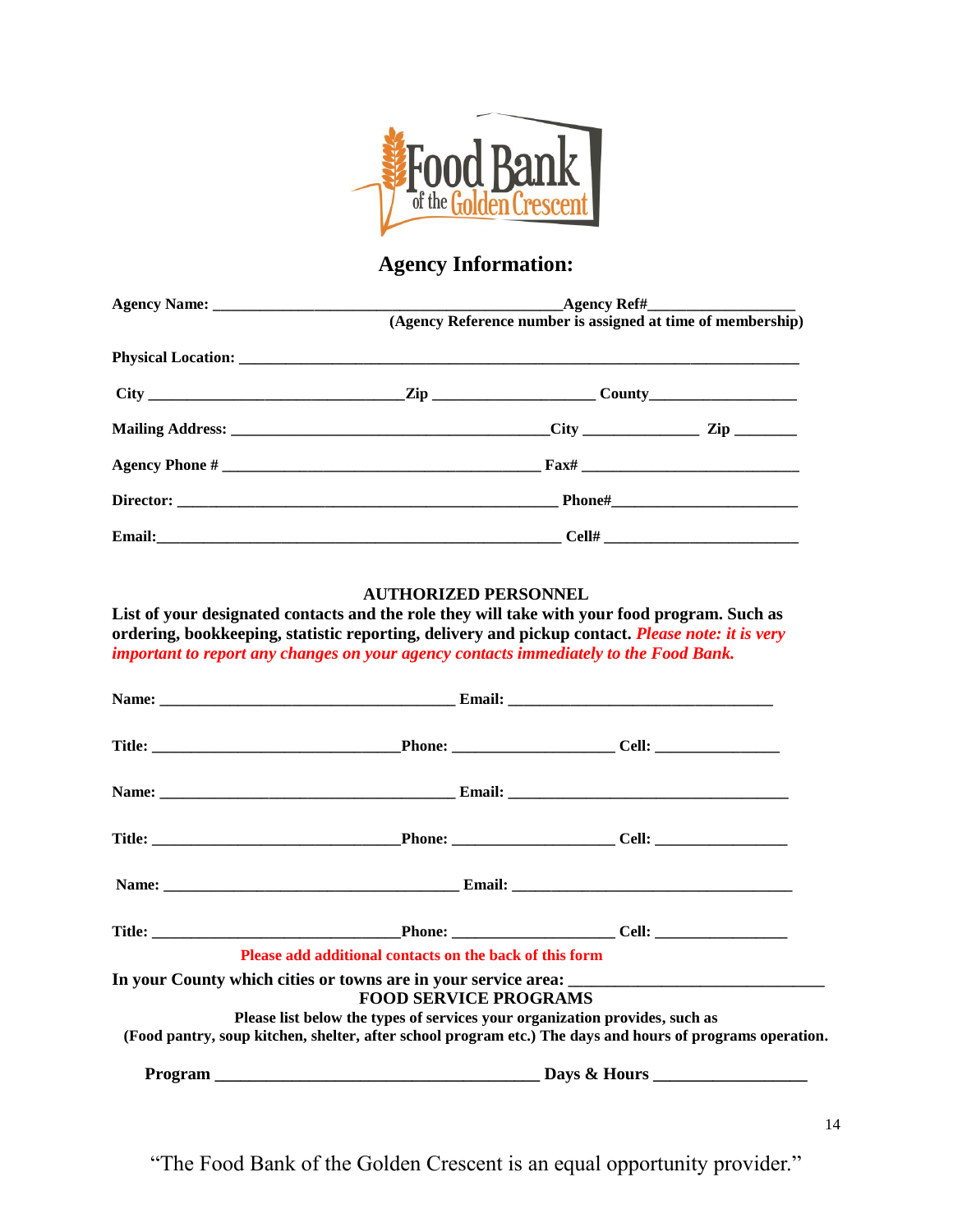#### FOOD BANK FOOD STORAGE REQUIREMENTS DATE:

- 1. **STORE FOOD IN A SECURE ROOM WHICH WILL PREVENT THE ENTRY OF BUGS AND RODENTS.** Check all walls, the ceiling, shelf jointing, around the windows and doors, and seal all gaps, holes and cracks. Consider the need for a strip on the bottom of the pantry door to seal out bugs and rodents.
- 2. **STORE ALL FOOD ON NON-POROUS SURFACES WHICH ARE SANITIZABLE**. No bare wood, rusty metal or shelf-liner. Paint wood/metal shelves with a light-colored oil based enamel paint. This might be needed once a year if your pantry in frequent use. The paint seals the wood/metal and makes the surfaces easier to wash off during weekly cleaning.
- 3. **STORE FOOD PROPERLY**. No repackaging of products. Keep all food, whether in bags or boxes off of the floor. The use of pallets for un-boxed food storage is not recommended. Food can drop through the slats of a pallet. (You may use pallets to store food that is still in boxes.) Consider building a closed platform instead. Rice and beans may be kept in tightly lidded plastic "trash" containers on these platforms. The bottom shelf, the platform and/or shelves should be sealed from shelf or platform to the floor, to keep food from getting under these areas. Or they should be high enough off the floor to clean underneath.
- 4. **CHECK INCOMING FOOD TO SEE THAT IT IS IN GOOD CONDITION**. Discard bloated, or dented or rusty cans. Also discard containers without labels, any containers that leak and out-of-date baby food or formula. Leave room on the shelves so that food can easily be moved around when cleaning. You are invited to make an appointment at The Food Bank with the quality control department for food handling training.
- 5. **STORE NON-FOOD ITEMS SEPARATELY FROM FOOD**. *NEVER* store non-food items *ABOVE* or *MINGLED* with food. Some common non-food items are hazardous.

**KEEP PANTRY CLEAN.** All food storage areas should be checked and cleaned every time the pantry is used. Floors and shelving can be sanitized with one tablespoon of bleach to a gallon of water. Wipe out refrigerators and freezers as soon as spills occur. Use pest control materials that are to use around food.

**7. Air Circulation** Frozen, chilled, and dry storage areas must have air circulation. USDA Foods must be stored on pallets or shelves with four inches of clearance from the floor and walls and two feet of clearance from the ceiling.

**STORE NON-PERISHABLES AT SAFE TEMPERATURES**. Food needs to be protected from extreme heat and humidity. Proper ventilation is important. The temperature of a pantry should be maintained between 75 to 80 degrees.

**6. STORE PERISHABLES AT SAFE TEMPERATURES. KEEP TEMPERATURE GAUGES IN FREEZER AND REFRIGERATORS**. Using the Food Bank's temperature chart, record the date and temperature in each unit. **Average safe temperature in refrigerators: 34 to 40 degrees F., freezers: -15 to 0 degrees F.**

AGENCY REP: \_\_\_\_\_\_\_\_\_\_\_\_\_\_\_\_\_\_\_\_\_\_\_\_\_\_\_\_\_\_\_\_\_\_\_\_\_\_\_ FBGC REP: \_\_\_\_\_\_\_\_\_\_\_\_\_\_\_\_\_\_\_\_\_\_\_\_\_\_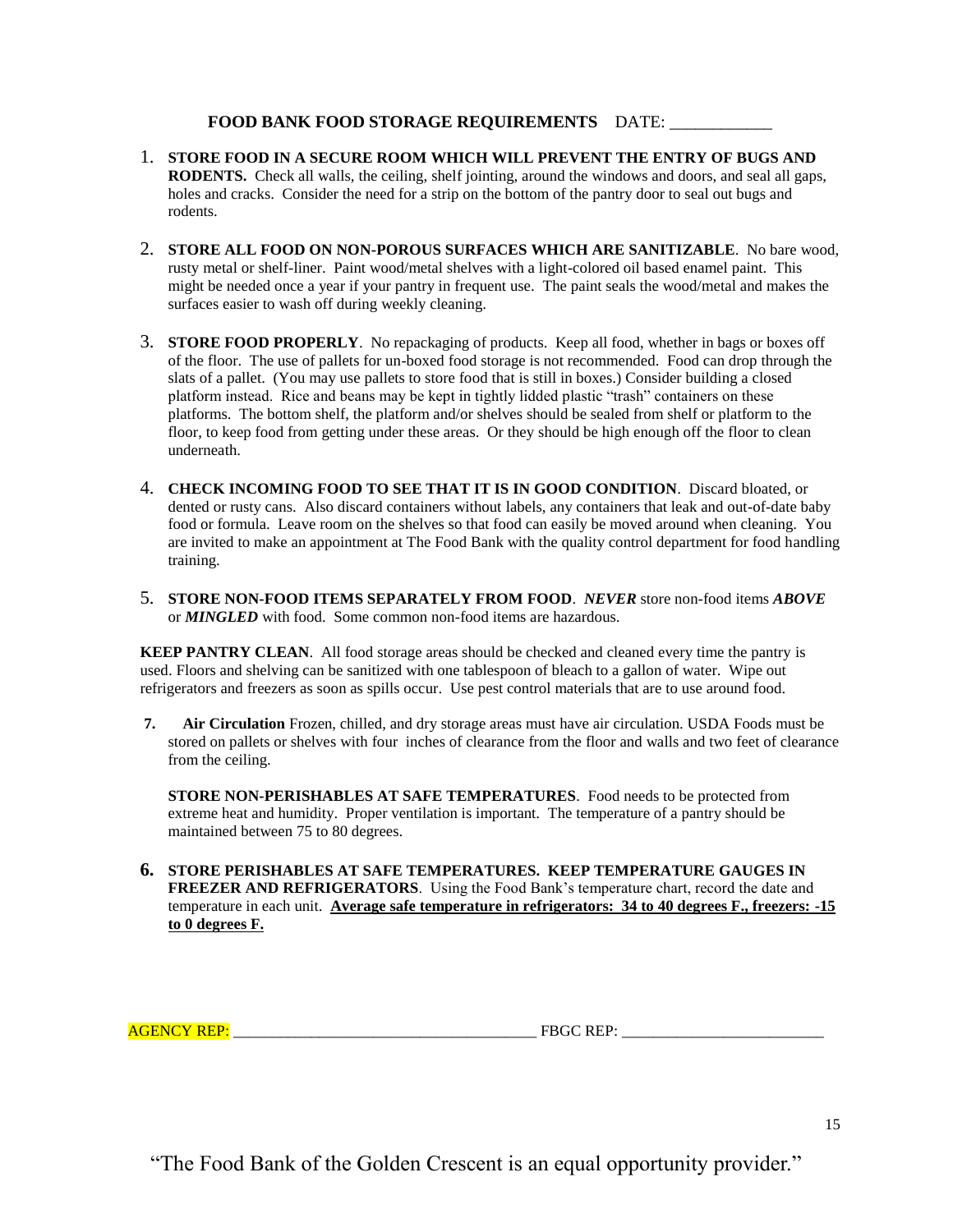

## **CIVIL RIGHTS TRANING Texas Department of Agriculture**

## **Online Education and Self Study training is available on line at,**

**<http://www.squaremeals.org/FandNResources/Training/OnlineEducationandSelfStudy.aspx>**

**Scroll all the way to the bottom, Click on English or Spanish and begin your training by checking out books.** 

## $AGENCY:$

**I verify that the And Justice For All Poster and TEFAP Written Notice of Beneficiary Rights are prominently displayed in public view.**

**(***TEFAP Written Notice of Beneficiary Rights must be displayed in a prominent place if your organization is a religious base organization.)*

**Signature: and the set of the set of the set of the Signature:**  $\mathbf{Date:}$ 

Agency Staff/ Volunteers must be trained in all aspects of civil rights before assuming any TEFAP duty and every program year thereafter. Volunteers who regularly interact with program applicants and participants or determine eligibility for assistance must receive full civil rights training on an annual basis. Volunteers who handle personal information of applicants and participants must also receive **full training.**

**<http://www.squaremeals.org/FandNResources/Training/OnlineEducationandSelfStudy.aspx>**

**Online Education and Self Study training is available on line at, Click on Other Online Education and Self Study**

**At the end of the training you will be prompt to provide your email address; we recommended that you provide my email address as an alternate fsantellana@foodbankgc.org This way I will receive confirmation of your training, I will then print a copy and attach it to your agency file folder here at the food bank.**

The following sign in form is for Staff/ Volunteers who do not handle personal information and only infrequently interact (i.e., seldom or rarely) with program applicants and participants must receive, at a minimum, limited civil rights training (i.e., customer service and any other subject matter applicable to each volunteer's role and responsibilities). As not all the subjects for full civil rights training are required, this training may be less time intensive than the full training provided to the frontline volunteers who regularly interact with or handle personal information of program applicants and participants. Volunteers who do not interact in any way with program applicants and participants and who do not handle personal information do not need civil rights training. If there is a concern that any volunteer cannot understand and/or abide by the training and civil rights requirements, then that volunteer should not interact in any way with program applicants and participants or handle personal information.